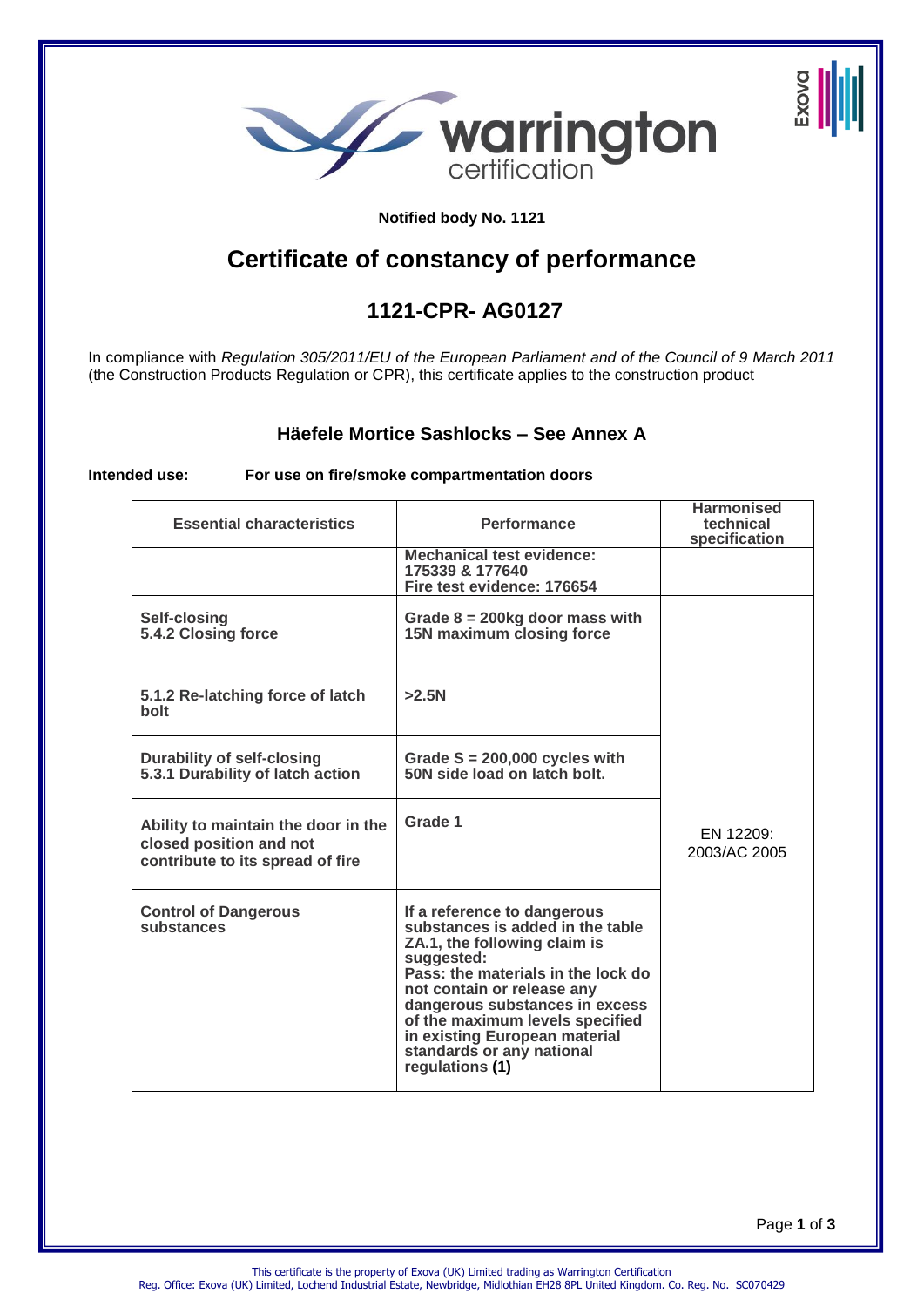



# **1121-CPR- AG0127**

**Produced for**

## **Häefele GmbH & Co. KG Adolf-Häefele-Str. 1 72202 Nagold Germany**

**and produced in the manufacturing plant** 

## **J/024**

**This is coded format and the information is held by the Notified Body** 

This certificate attests that all provisions concerning the assessment and verification of constancy of performance and the performances described in Annex ZA of the standard(s)

# **EN 12209:2003/AC 2005**

under system 1 *of AVCP* are applied and that

## *the product fulfils all the prescribed requirements set out above.*

This certificate was first issued on **06/02/18** and will remain valid to the date given below as long as the test methods and/or factory production control requirements included in the harmonised standard, used to assess the performance of the declared characteristics, do not change, and the product, and the manufacturing conditions in the plant are not modified significantly*.*

Valid to: **05/02/21** 

Paul Duggan Certification Manager



**Exova (UK) Limited trading as Warrington Certification Holmesfield Road, Warrington, Cheshire, WA1 2DS, UK** 

Page **2** of **3**